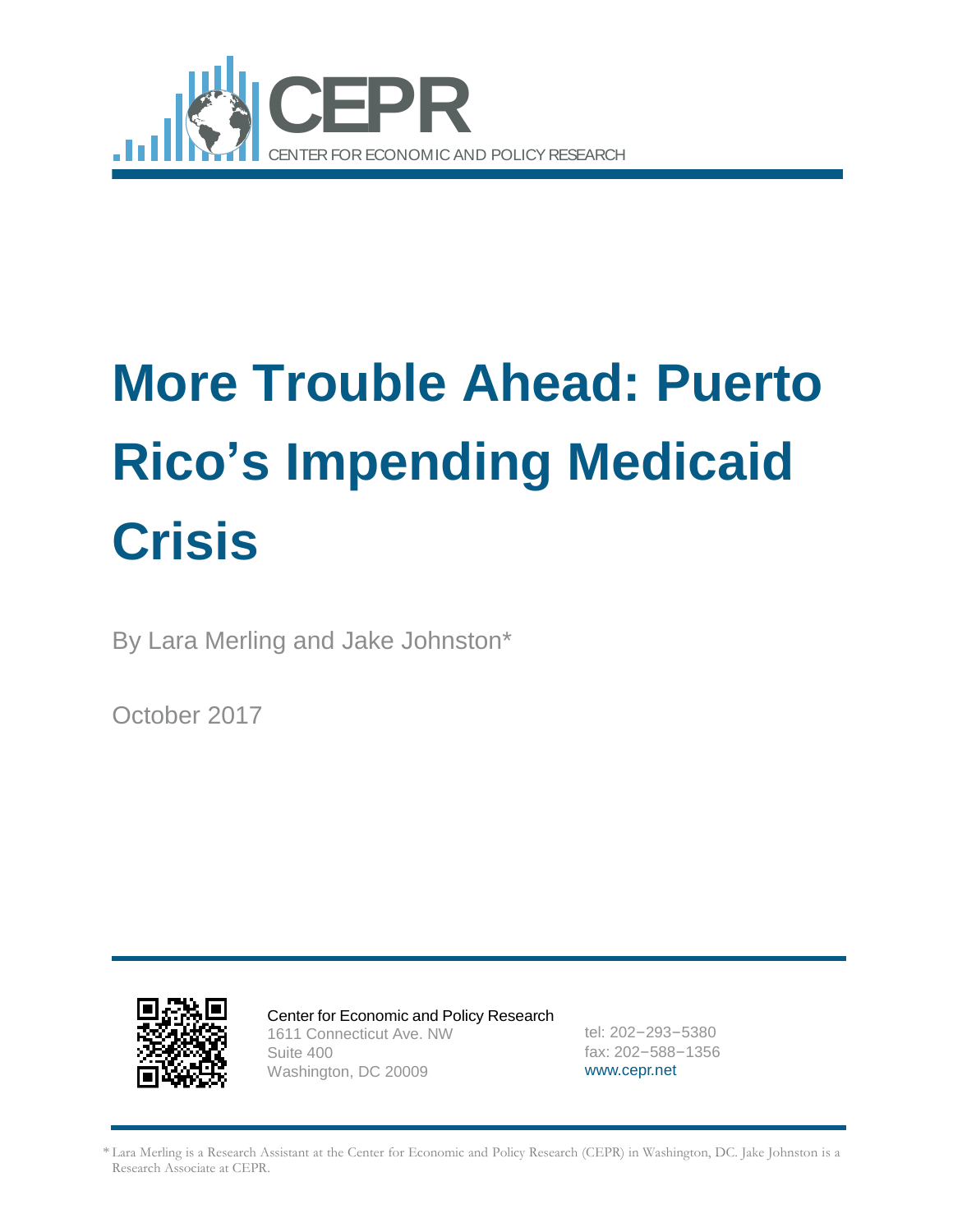## **Contents**

| $Introduction                         3$ |
|------------------------------------------|
|                                          |
|                                          |
|                                          |
|                                          |
|                                          |
|                                          |

#### **Acknowledgements**

The authors thank Mark Weisbrot, Sergio M. Marxuach, and Alexander Main for helpful comments and Dan Beeton and Rebecca Watts for editorial assistance.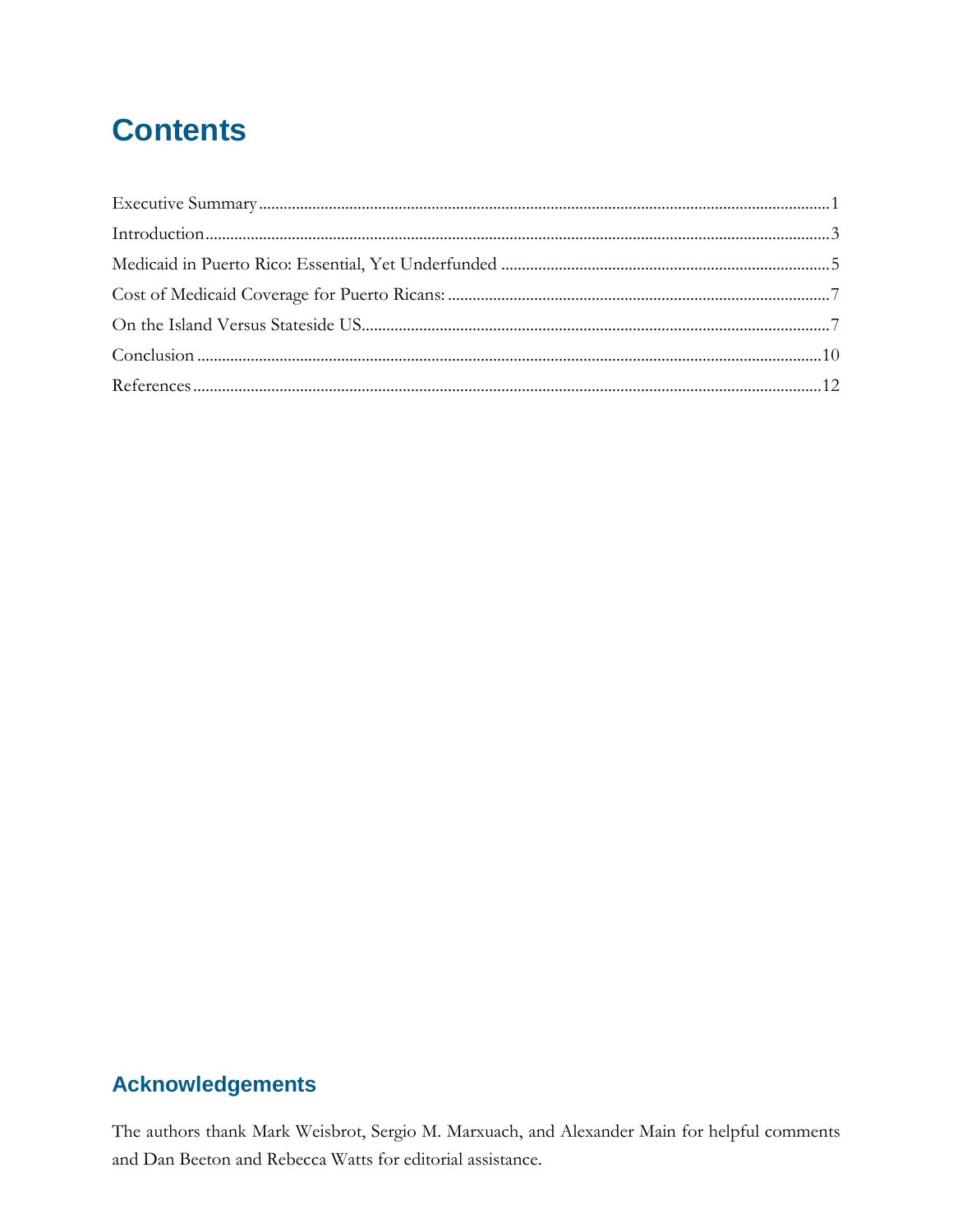#### <span id="page-2-0"></span>**Executive Summary**

Already in the midst of a fiscal crisis, Puerto Rico faces a long road to recovery from Hurricane Maria, a devastating storm it was ill-equipped to handle. The urgent efforts to address both the humanitarian needs and damage caused by the storm must also extend to solving the island's imminent Medicaid crisis, a preexisting condition that plagued Puerto Rico before the hurricane and that has been exacerbated by it.

This paper examines the inadequate federal support received by Puerto Rico for its Medicaid program, and shows that ― barring immediate action from the US Congress ― the territory will not have sufficient funds to continue operating in 2018. While the cost of living is higher in Puerto Rico than the US average, health care services are the only item that is significantly less costly on the island. We show that the federal government and various states incur much higher costs to provide Medicaid for Puerto Ricans pushed to move to states. Rather than receiving federal reimbursement as a percentage of what it actually spends on Medicaid, Puerto Rico is subject to a hard cap ― first set by the US Congress in 1968 ― that is currently at about \$300 million per year. The insufficient funding has forced the Puerto Rican government to cover a large portion of the costs from its own budget, contributing to the island's ongoing debt crisis.

Using 2016 Medicaid costs and looking at known migration patterns, we calculate what the federal government and states are likely to pay for providing Medicaid for Puerto Ricans moving to US states from 2018 to 2027. We examine these potential costs between 2018 and 2027 under two scenarios: first, if we assume the same migration rate as recorded during the last five years, we calculate a total cost of about \$9.7 billion for the federal government, and \$6.1 billion divided among various states. By comparison, the cost of providing these services in Puerto Rico would total less than \$4 billion. Under a more pessimistic assumption in which the rate of migration doubles due to the deteriorating Puerto Rican economy and lagging hurricane recovery efforts, the cost for providing Medicaid to new Puerto Rican migrants stateside is \$19.4 billion for the federal government and \$12.3 billion among states, as compared to \$7.8 billion in Puerto Rico.

Finally, we note that if Congress were to grant Puerto Rico the same treatment as states with regard to Medicaid reimbursements, this could ensure continuing coverage for Puerto Rico's most vulnerable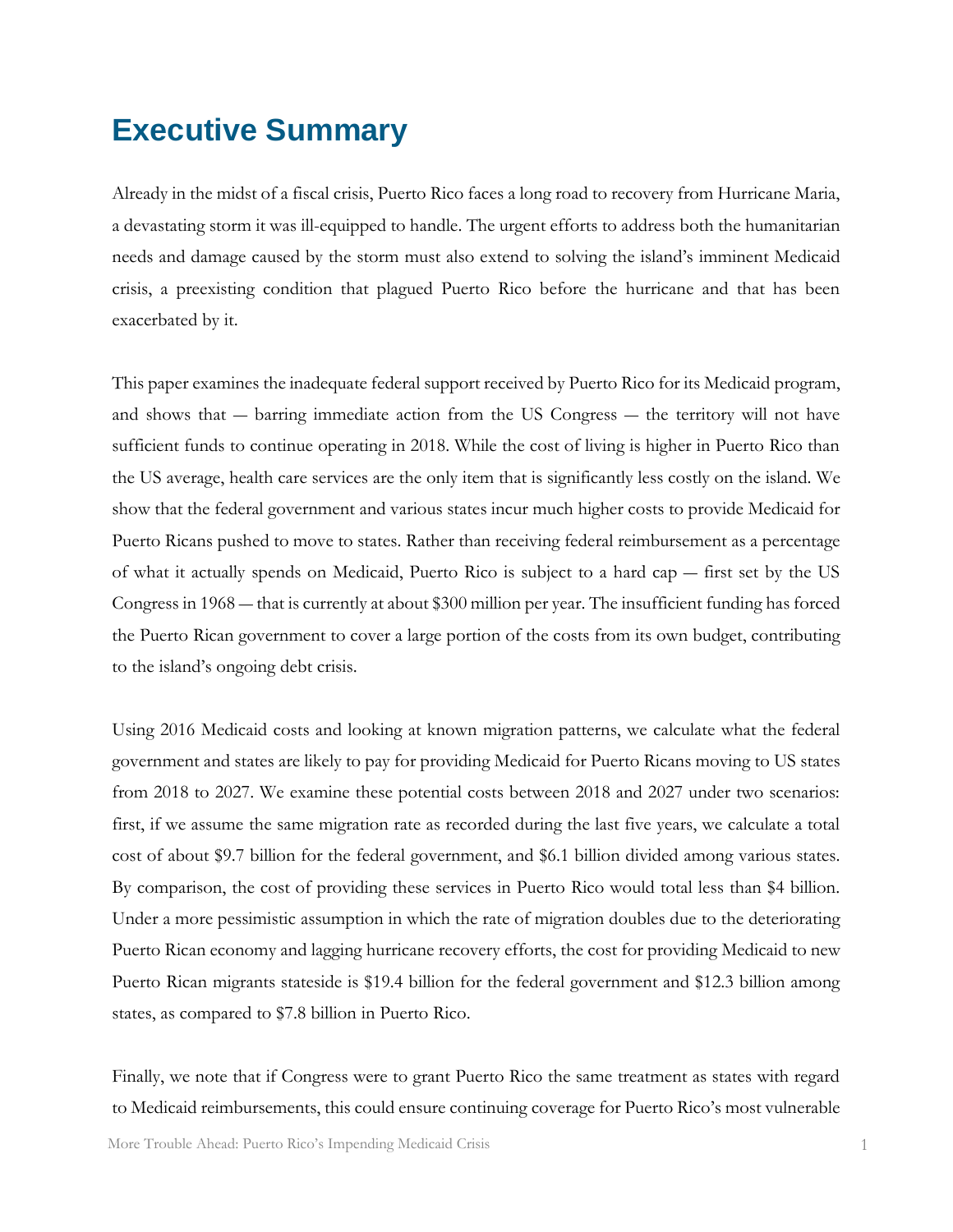citizens, and over the next decade would be expected to save the federal and state governments \$23.9 billion.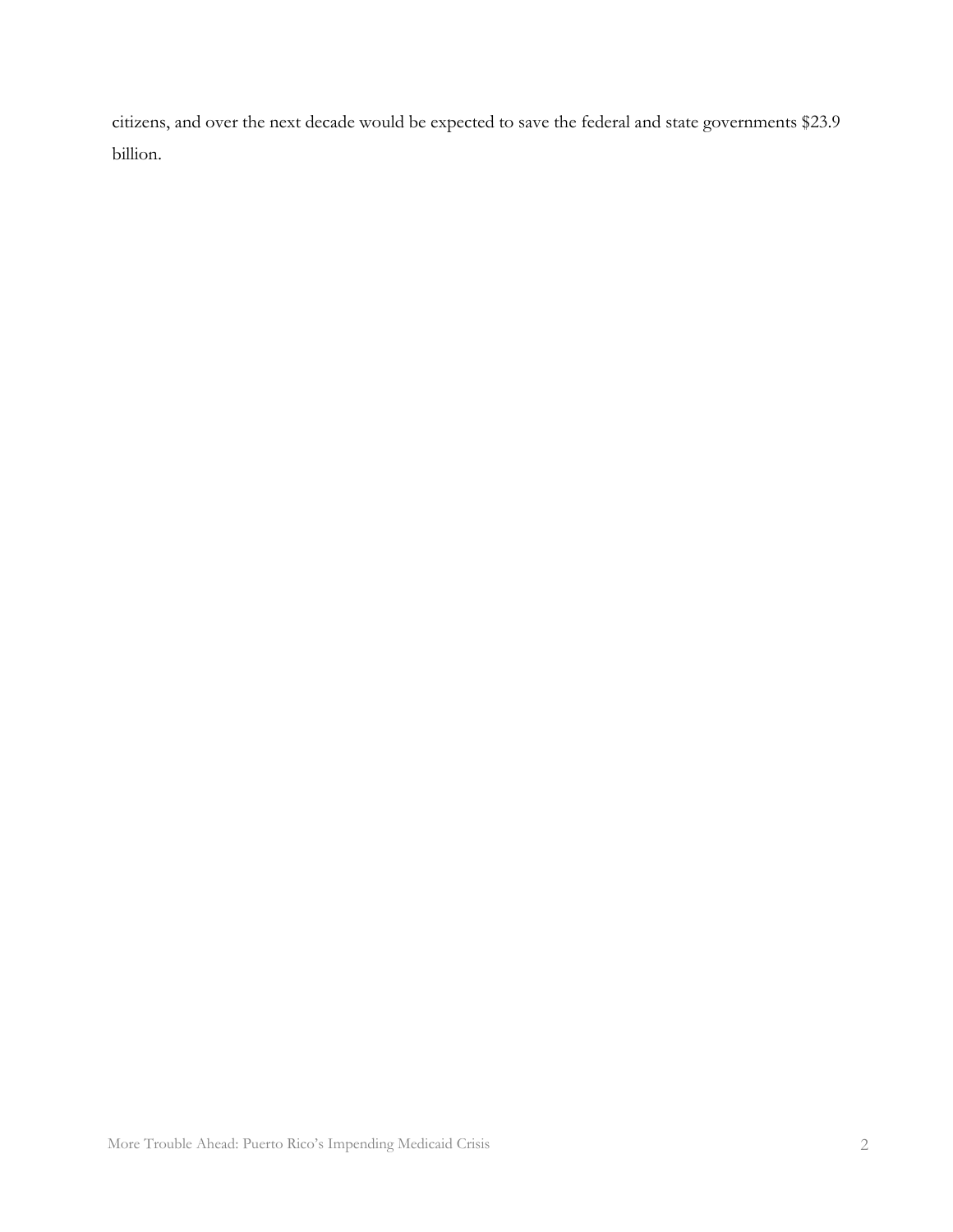#### <span id="page-4-0"></span>**Introduction**

After years of crippling austerity that led to the deterioration of Puerto Rico's infrastructure, the island is particularly ill-equipped to deal with the aftermath of Hurricane Maria. The island's power grid was essentially destroyed by the storm, leaving much of the island without electricity for the foreseeable future. Other basic services, such as health care and water, are also lacking. As members of Congress move to address the immediate need for humanitarian assistance, it is essential to make sure that Puerto Rico receives a relief package that tackles both its immediate and long-term needs.

Prior to the destruction caused by Hurricane Maria, Puerto Rico's health care system already found itself in a particularly vulnerable position. Barring immediate US congressional action, Puerto Rico will not have the necessary funds for its Medicaid program to continue operating in 2018. Over 40 percent of the population is enrolled in Puerto Rico's Medicaid program, known as "Mi Salud," and significant cutbacks to the program, especially in this time of crisis, will be disastrous to the island's residents as they struggle to recover from the hurricane and a lost decade of economic growth.

As a result of a reimbursement cap arbitrarily set by the US Congress decades ago, Puerto Rico is unable to access the same level of Medicaid funding offered to states, resulting in a significant shortfall. By acting now to address the issue of inadequate funding for Medicaid in Puerto Rico, the US Congress can assure that the most vulnerable residents of the battered island can at least continue to receive basic medical care. Not addressing this issue will cost taxpayers billions of dollars over the next ten years, since the collapse of Medicaid in Puerto Rico would result in more of its residents seeking health care on the mainland, where the costs incurred to treat Medicaid patients are much higher.

In the past, the Puerto Rican government has borrowed funds to cover necessary expenses for its Medicaid program, and for the last six years it has received additional assistance through a federal block grant provided under the Affordable Care Act (ACA). However, the grant money will run out at the end of this year and the island is currently in the midst of a debt crisis, with no access to financial markets. In April, more than 70 members of Congress signed a letter from Representative Nydia Velázquez (D-NY) urging Congress to address the upcoming Medicaid funding collapse and warning that not doing so "will not only exacerbate Puerto Rico's already fragile fiscal condition but will deny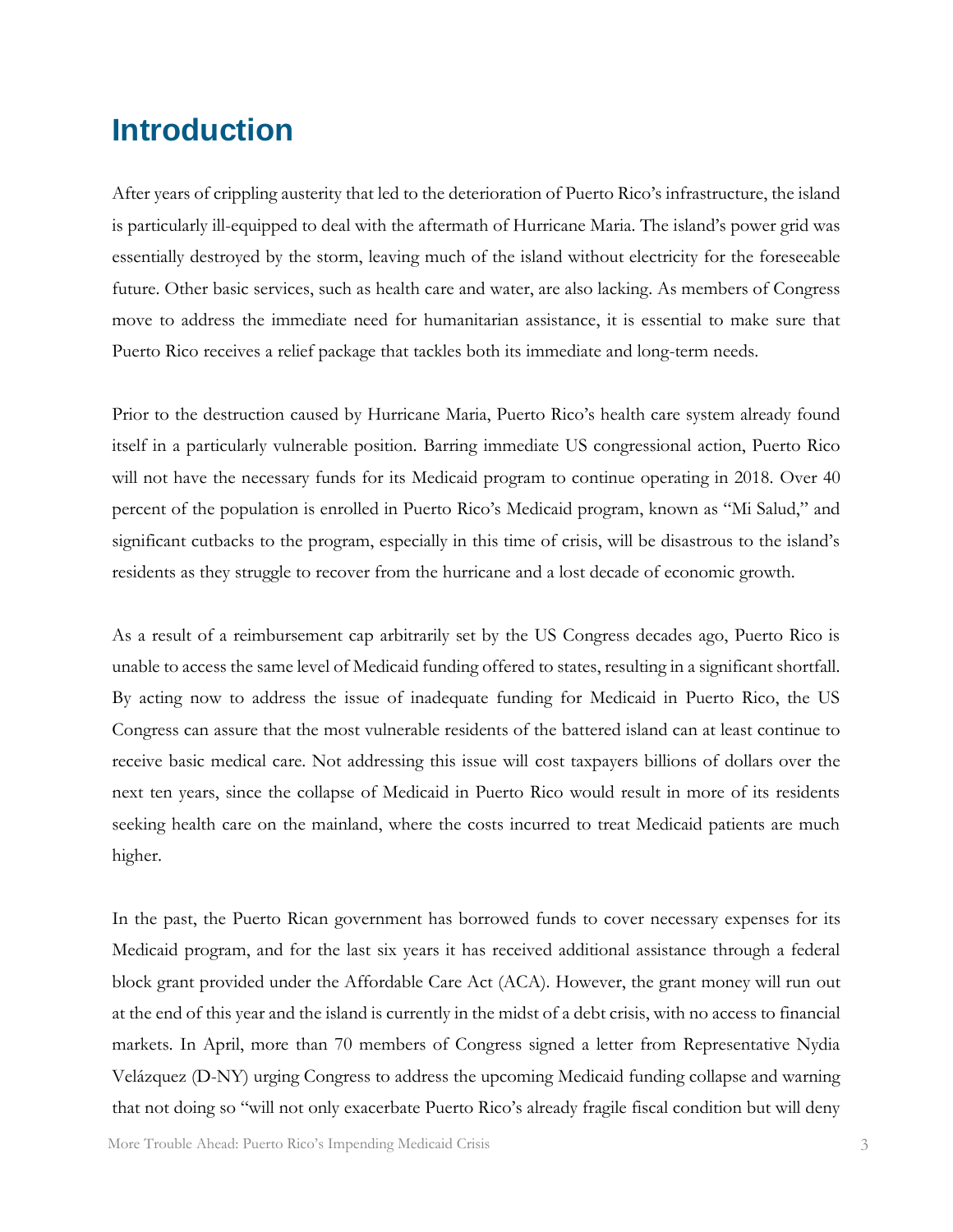health care coverage to nearly 1 million residents on the island," while also accelerating the pace of out-migration.<sup>1</sup>

The differential treatment in Medicaid reimbursements received from the federal government has long been an issue for Puerto Rico. In 2005, the Commonwealth of Puerto Rico Federal Affairs Administration estimated that if the effective cap for Puerto Rico had grown at the same rate as program costs, Puerto Rico would have received \$1.7 billion, instead of \$219 million, in 2005.<sup>2</sup> This unequal treatment means Puerto Rico has spent over \$1 billion per year from its own budget to make up for this shortfall. Undoubtedly, some of the island's current \$73 billion debt burden can be attributed to its unequal Medicaid treatment.

As described at length in a previous CEPR report,<sup>3</sup> the ongoing fiscal crisis in Puerto Rico and the island's economic collapse can be traced back to decisions that were mostly made over the last decades in Washington, DC, and outside of Puerto Rican authorities' control. These decisions, as well as some that were part of Washington-led changes in the global economy, resulted in multiple negative shocks to the island's economy. As the rules of global commerce were rewritten in the early 2000s, Puerto Rico lost its competitiveness as a manufacturing hub for the US market, and due to its political status had limited policy space to respond to these challenges.While Puerto Rico has to comply with US law and further restrictions imposed by its status as a territory, it is not fully eligible for the same federal benefits as US states, such as federal Medicaid reimbursements.

Under these circumstances, Puerto Rico faced a lost decade of economic growth. As its economy declined, Puerto Rico's government, which had access to US municipal bond markets, issued large amounts of debt to pay for basic services, such as its Medicaid program. When in 2015 Puerto Rico attempted to declare bankruptcy, the US Supreme Court ruled it could not do so on its own, partly due to its special political status as an unincorporated territory of the United States. Thus, in 2016, the US Congress passed the Puerto Rico Oversight, Management, and Economic Stability Act (PROMESA), which granted control over Puerto Rico's fiscal decisions and debt restructuring process to the newly created Financial Oversight and Management Board of Puerto Rico (the Board).

<sup>1</sup> Velázquez, Serrano, Hoyer, Crowley, et al., letter to Paul D. Ryan (2017).

<sup>2</sup> Bhatia, letter to Donald Sundquist (2005).

<sup>3</sup> Merling, Cashman, Johnston, and Weisbrot (2017).

More Trouble Ahead: Puerto Rico's Impending Medicaid Crisis 4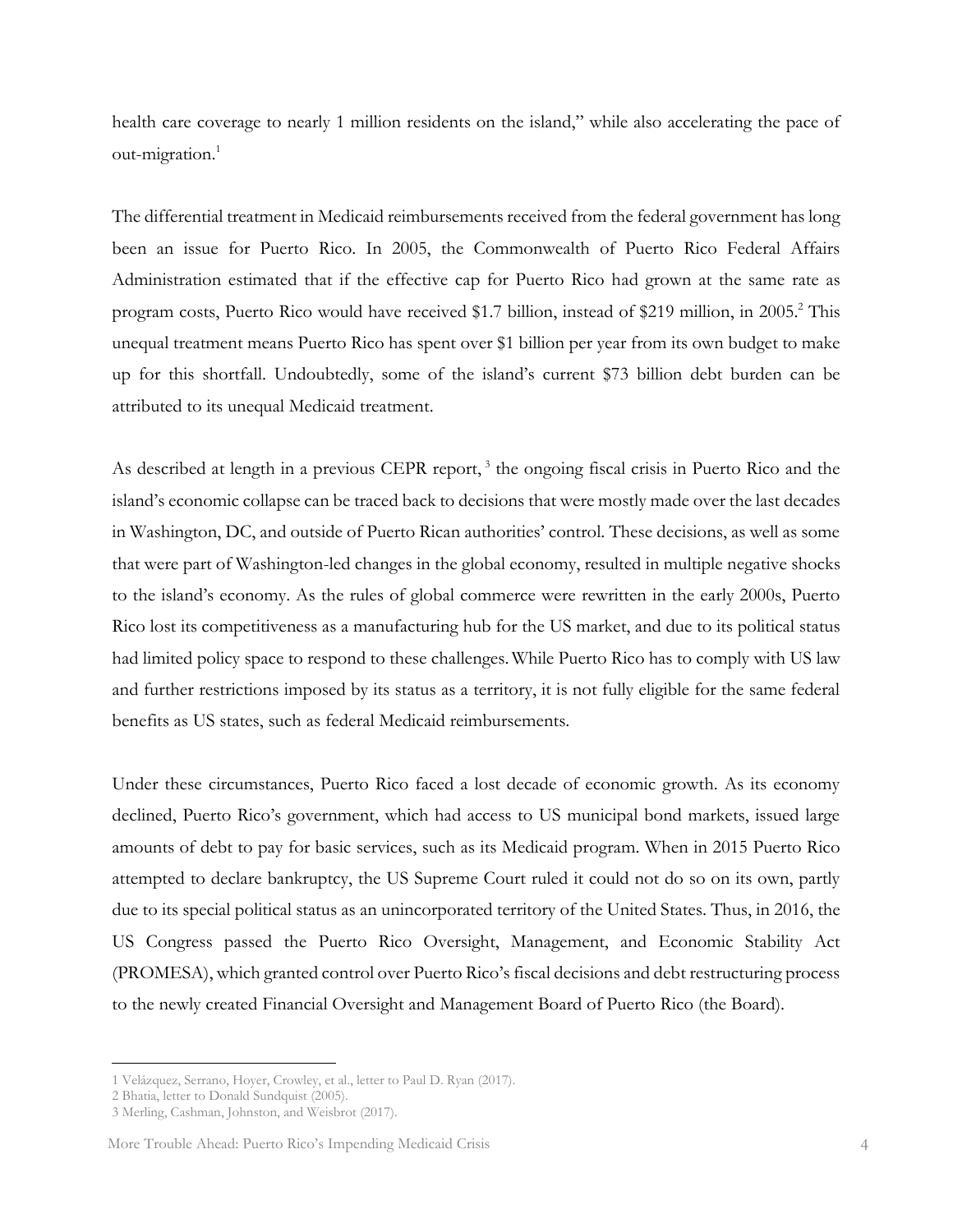The Board certified a ten-year austerity plan in a failed bid to please creditors, who rejected it nonetheless. As Puerto Rico currently fights for debt restructuring in court, the overall prospects for its economy are grim. The certified fiscal plan calls for severe spending cuts along with tax increases that will likely result in at least another decade without economic growth.<sup>4</sup> People on the island have lower incomes, yet a higher cost of living than in the US overall, and as social indicators continue to worsen, large numbers of Puerto Ricans are moving to the mainland US.<sup>5</sup> The damage caused by the hurricane will only exacerbate this situation, and without a robust recovery program that addresses both the structural problems of the island, as well as assuring funding for necessary social services, more of the island's residents will be pushed to relocate. Without action from the US Congress, there is little hope that Puerto Rico's government can raise funds to cover expenses for its Medicaid program.

#### <span id="page-6-0"></span>**Medicaid in Puerto Rico: Essential, Yet Underfunded**

The Medicaid program was created, alongside Medicare, in 1965 as part of an amendment to the Social Security Act to provide health coverage for low income people in the US.<sup>6</sup> In Puerto Rico, over 40 percent of the population is enrolled in Medicaid, a much higher rate than the US average of about 20 percent. This is consistent with the much higher incidence of poverty on the island (46 percent, as compared to less than 15 percent for the US overall).<sup>7</sup> Despite Puerto Rico's higher dependence on the program, the territory receives less support than US states from the federal government to cover its costs.

Each state and territory manages its own program under established federal guidelines, and the federal government provides reimbursements for part of the expenses incurred. For states, the federal government covers between 50 and 83 percent of the costs, following an established "Federal Medical Assistance Percentage" (FMAP) that is based on per capita income in the state.<sup>8</sup> The formula does not

<sup>4</sup> Ibid.

<sup>5</sup> Ibid.

<sup>6</sup> Medicaid.gov, "Program History."

<sup>7</sup> US Census Bureau (2016).

<sup>8</sup> MACPAC, "Matching rates."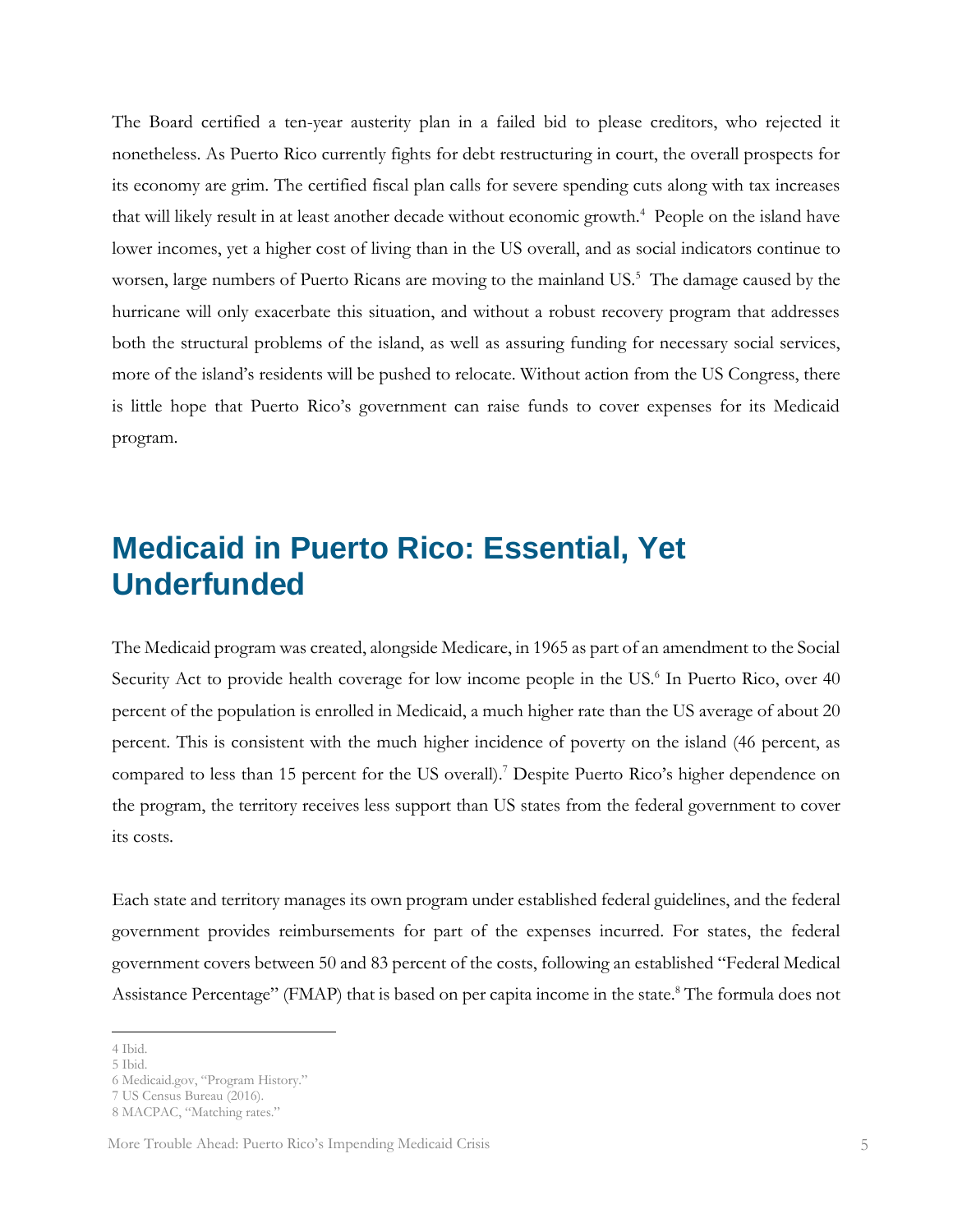apply to territories, which have a fixed FMAP rate of 55 percent, regardless of income. If Puerto Rico's FMAP were calculated using the same formula as for states, it would be at the maximum level of 83 percent.<sup>9</sup>

However, there is another hard cap on Medicaid funding available for Puerto Rico that was imposed by the US Congress in 1968, and that has not kept up with the increase in the costs and size of the program. In 2012, the ACA raised the FMAP rate for US territories to 55 percent from 50 percent, which made no difference for Puerto Rico, given that the much lower hard cap was left in place. In 2016, Puerto Rico spent \$2.46 billion on Medicaid, but the cap was \$335.3 million,<sup>10</sup> which means the effective reimbursement rate was less than 14 percent, significantly lower than both the 55 percent rate set for territories, and the 83 percent Puerto Rico would qualify for if it were treated the same way as states. $^{11}$ 

To address the immediate shortfall in funding, in 2012 the ACA offered a one-time grant of \$6.4 billion for Puerto Rico to fund its Medicaid program. The grant has helped keep the program afloat for the past six years, yet this solution was only temporary and the money will run out at the end of 2017. Without immediate action from the US Congress, Puerto Rico is only eligible to receive \$357.8 million in 2018, regardless of how much it would need to spend on the program.<sup>12</sup>

In 2016, Puerto Rico received \$1.63 billion in support from the federal government, an effective reimbursement rate of 66.2 percent. The amount received includes the ACA grant, which is set to run out after 2017.

<sup>9</sup> Congressional Task Force (2016).

<sup>10</sup> Ibid.

<sup>11</sup> MACPAC, "MACStats."

<sup>12</sup> Mach (2016).

More Trouble Ahead: Puerto Rico's Impending Medicaid Crisis 6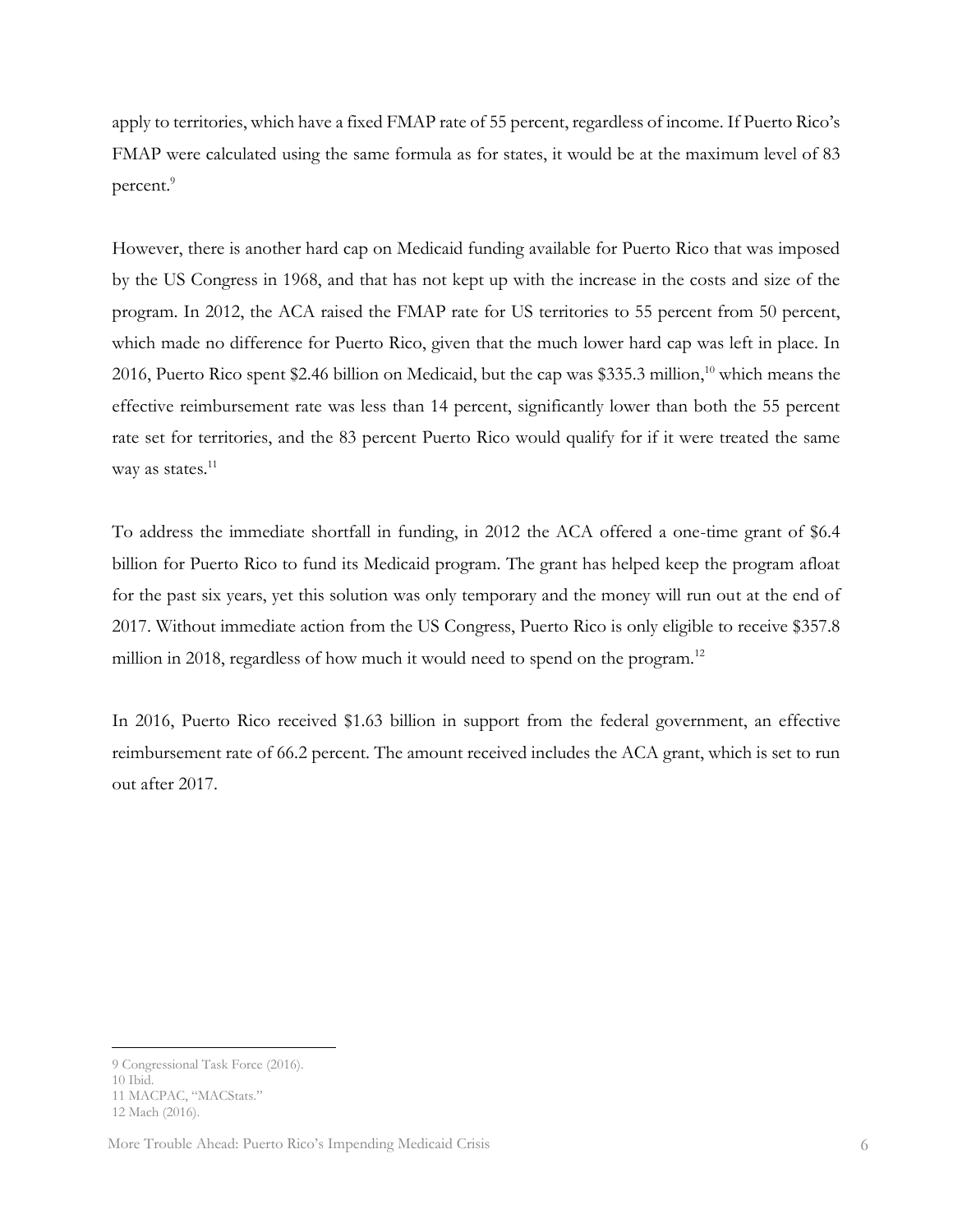| <b>TABLE 1</b>                                       |                              |                            |                     |  |  |  |  |
|------------------------------------------------------|------------------------------|----------------------------|---------------------|--|--|--|--|
| Medicaid Payments, 2016 (millions)                   |                              |                            |                     |  |  |  |  |
|                                                      | <b>Federal Reimbursement</b> | <b>Cost to Puerto Rico</b> | Reimbursement Rate* |  |  |  |  |
| Federal Cap                                          | \$335.5                      | \$2,126.5                  | $13.6\%$            |  |  |  |  |
| With ACA Grant                                       | \$1,630.0                    | \$832.0                    | $66.2\%$            |  |  |  |  |
| <b>Territory FMAP</b>                                | \$1,354.4                    | \$1,107.6                  | 55.0%               |  |  |  |  |
| <b>State Formula</b>                                 | \$2,043.9                    | \$418.1                    | $83.0\%$            |  |  |  |  |
| * Out of total cost for 2016 of \$2,460 million.     |                              |                            |                     |  |  |  |  |
| Source: MACPAC, "MACStats" and authors' calculation. |                              |                            |                     |  |  |  |  |

**Table 1** illustrates the different ways the cost of the Medicaid program in 2016 could have been split between the federal government and Puerto Rico, depending on what reimbursement rule is applied. Without the ACA grant, under the hard cap that is currently in place, Puerto Rico would have only received \$335.5 million from the federal government, an effective reimbursement rate of 13.6 percent. In 2016, thanks to the ACA grant, the effective reimbursement rate was 66.2 percent. This is a higher rate than under the official FMAP for territories but is still a much lower amount than what Puerto Rico would receive if it were reimbursed under the same formula that applies to states.

If Puerto Rico were treated equally to states, it would have received \$2,043.9 million in 2016. The hard cap imposed on federal support for Medicaid in Puerto Rico means that without the one-time ACA grant, Puerto Rico would spend five times more on Medicaid than it would if it were a state. Furthermore, even with the ACA grant, Puerto Rico still paid twice as much as it would have under the state reimbursement formula. Prior to the ACA grant, the government of Puerto Rico, despite its fragile economy, covered most of the costs of the program by issuing bonds, an option no longer available for the territory in 2018.

### <span id="page-8-1"></span><span id="page-8-0"></span>**Cost of Medicaid Coverage for Puerto Ricans: On the Island Versus Stateside US**

With no end in sight for Puerto Rico's woes, the pattern of out-migration to the mainland US is expected to continue over the next decade. In the past ten years, Puerto Rico has lost about 10 percent of its population. Over the past five years, the population has decreased at an average yearly rate of 1.66 percent.<sup>13</sup> Give the massive devastation caused by the storm, the lack of access to basic services,

<sup>13</sup> IMF (2017).

More Trouble Ahead: Puerto Rico's Impending Medicaid Crisis 7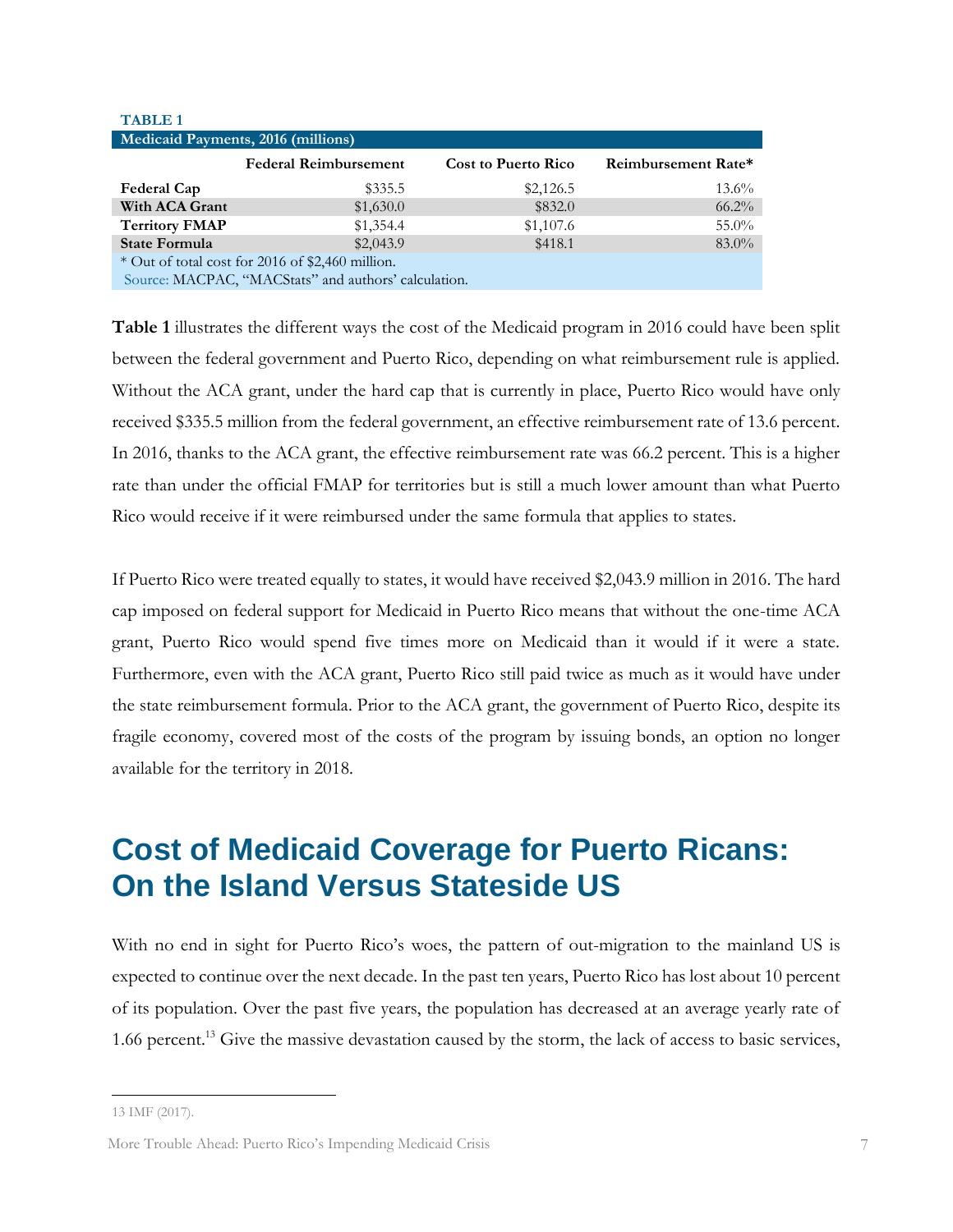and the impending Medicaid cliff, out-migration is likely to accelerate. As US citizens, Puerto Ricans are fully eligible for Medicaid when moving to states. Thus, when Medicaid beneficiaries migrate, the cost of providing medical services is borne by the federal government, along with the states that people relocate to.

Overall, the cost of living is higher in Puerto Rico than the US average, $14$  due to high energy and transportation costs. However, health care services are the only item that is significantly less costly on the island.<sup>15</sup> These lower costs mean that providing services in Puerto Rico is significantly cheaper than in the stateside US. It makes more sense, economically, for the federal government to provide higher reimbursements for Medicaid in Puerto Rico than to states that would otherwise take on the extra patients.

Using known migration patterns from US Census data, and migration trends from the last five years, we estimate the number of Puerto Ricans eligible for Medicaid that would relocate over the next ten years. Based on 2016 Medicaid spending in each state, we calculate the cost of providing Medicaid services for those Puerto Ricans who relocated. Note that these estimates do not account for any increase in the cost of Medicaid, and are thus likely on the lower end.

Assuming out-migration continues at the same pace as the last five years, an overly optimistic scenario given the current situation, an estimated 207,154 Medicaid recipients would relocate to US states.

<sup>14</sup> Instituto de Estadísticas de Puerto Rico (2016).

<sup>15</sup> The lower costs are a result of lower wages for health care professional, as well as differences in services provided. However, the question of quality of care goes beyond the scope of this paper.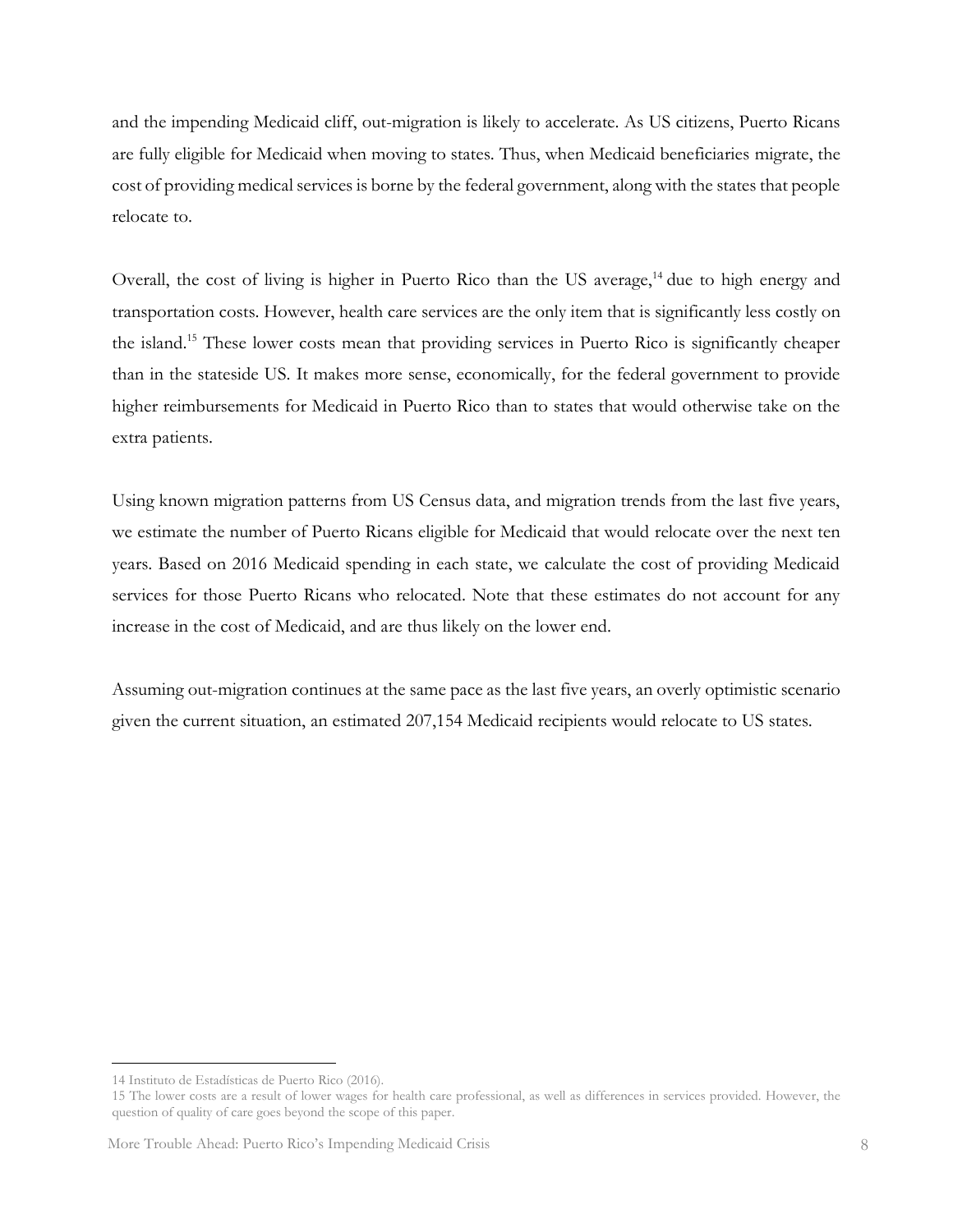#### **TABLE 2**

| Out-migration Continues at Same Pace as Five-year Average,<br>Projected Medicaid Spending 2018-2027 (millions) |                      |                    |  |  |  |
|----------------------------------------------------------------------------------------------------------------|----------------------|--------------------|--|--|--|
|                                                                                                                | <b>Federal Share</b> | <b>State Share</b> |  |  |  |
| Florida                                                                                                        | \$1,219.6            | \$787.3            |  |  |  |
| Pennsylvania                                                                                                   | \$633.2              | \$415.7            |  |  |  |
| <b>New York</b>                                                                                                | \$546.4              | \$447.4            |  |  |  |
| <b>Massachusetts</b>                                                                                           | \$444.0              | \$371.1            |  |  |  |
| <b>Texas</b>                                                                                                   | \$402.3              | \$294.9            |  |  |  |
| New Jersey                                                                                                     | \$326.8              | \$209.9            |  |  |  |
| Connecticut                                                                                                    | \$306.2              | \$211.0            |  |  |  |
| <b>Illinois</b>                                                                                                | \$73.7               | \$49.5             |  |  |  |
| California                                                                                                     | \$69.9               | \$39.9             |  |  |  |
| All Other                                                                                                      | \$5,681.6            | \$3,319.3          |  |  |  |
| Total                                                                                                          | \$9,703.7            | \$6,145.9          |  |  |  |
| Source: MACPAC, "MACStats," Meléndez and Vargas-Ramos<br>(2017),<br>IMF (2017), and authors' calculation.      |                      |                    |  |  |  |

**Table 2** illustrates the projected Medicaid costs to insure eligible Puerto Ricans who move over a tenyear period, assuming the rate remains the same as over the last five years. The spending is broken down by the share covered by the federal government, and by each individual state. Overall, the federal government would pay \$9.7 billion, and among the states the cost would be \$6.1 billion over the tenyear period. In terms of individual states for the ten-year period, Florida, as the top destination for Puerto Ricans, would have to spend about \$787 million. Other states that would incur high costs are New York with \$447 million, Pennsylvania with \$416 million, Texas with \$295 million, Connecticut with \$211 million, and New Jersey with \$210 million.

Given the worsening situation in Puerto Rico, barring a large-scale recovery program, it is reasonable to expect that the pace of out-migration will accelerate. If out-migration were to double, and 414,310 Medicaid recipients relocate over the next ten years, the total cost for the federal government shoots up to \$19.4 billion, and to \$12.3 billion for all the states. Given the devastation from the hurricane and continuing austerity program, this may also prove to be an overly-optimistic scenario.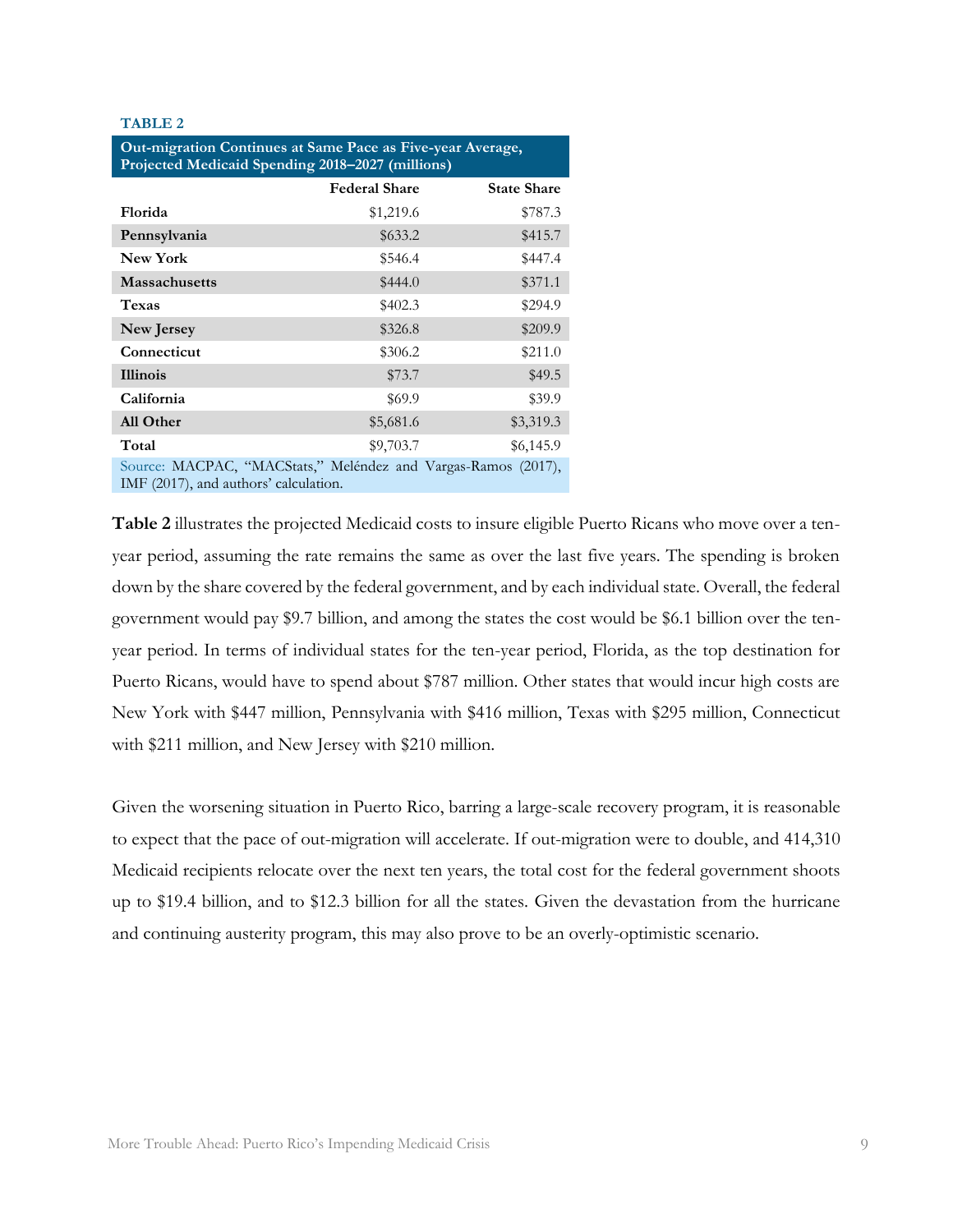| <b>TABLE 3</b>                                                                                      |                                  |                                  |                   |  |  |  |
|-----------------------------------------------------------------------------------------------------|----------------------------------|----------------------------------|-------------------|--|--|--|
| Cost Differential for Medicaid 2018-2027 (millions)                                                 |                                  |                                  |                   |  |  |  |
|                                                                                                     | <b>Total Cost in Puerto Rico</b> | <b>Total Cost on US Mainland</b> | <b>Difference</b> |  |  |  |
| <b>Same Migration</b>                                                                               | \$3.924.0                        | \$15,849.6                       | \$11,925.6        |  |  |  |
| Out-migration<br><b>Doubles</b>                                                                     | \$7,847.9                        | \$31,699.2                       | \$23,851.3        |  |  |  |
| Source: MACPAC, "MACStats," Meléndez and Vargas-Ramos (2017), IMF (2017), and authors' calculation. |                                  |                                  |                   |  |  |  |

**Table 3** illustrates the total cost, over the ten-year period, of providing Medicaid for Puerto Ricans that would relocate under each scenario on the mainland, versus the cost of covering the same number of beneficiaries in Puerto Rico. The difference is striking: the cost of coverage is four times higher on the mainland than in Puerto Rico. While there are differences in the quality of services provided, and Puerto Rico's health system has suffered yet another shock from the hurricane, these issues are beyond the scope of this paper. Overall, there is clearly room for improvement in services, while keeping costs down in Puerto Rico. Simply providing fair funding to Puerto Rico's Medicaid system would end up saving billions for both the federal and state governments that would otherwise provide services to people pushed to relocate from the island.

#### <span id="page-11-0"></span>**Conclusion**

As Puerto Rico struggles to recover from the massive destruction caused by Hurricane Maria, and its debt saga continues to unfold, residents of the island are paying the price for decades of misguided economic policies, mostly decided in Washington, DC, that have failed Puerto Rico. With bleak economic prospects and the uncertainty brought by the storm, we can expect more Puerto Ricans to be reliant on the island's Medicaid program. While securing funding for Medicaid in Puerto Rico will not solve its ongoing crisis, not doing so will surely deepen the crisis and further punish the most vulnerable.

The US Congress has a number of options to address Puerto Rico's Medicaid cliff, but the perils of doing nothing ― in both humanitarian and fiscal terms ― are clear. Allowing the collapse of Puerto Rico's Medicaid program would result in billions of dollars in additional costs to the federal government as well as to states such as Florida, Pennsylvania, New York, and Massachusetts. Congress has an opportunity now to both save lives in Puerto Rico and save itself money in the long term.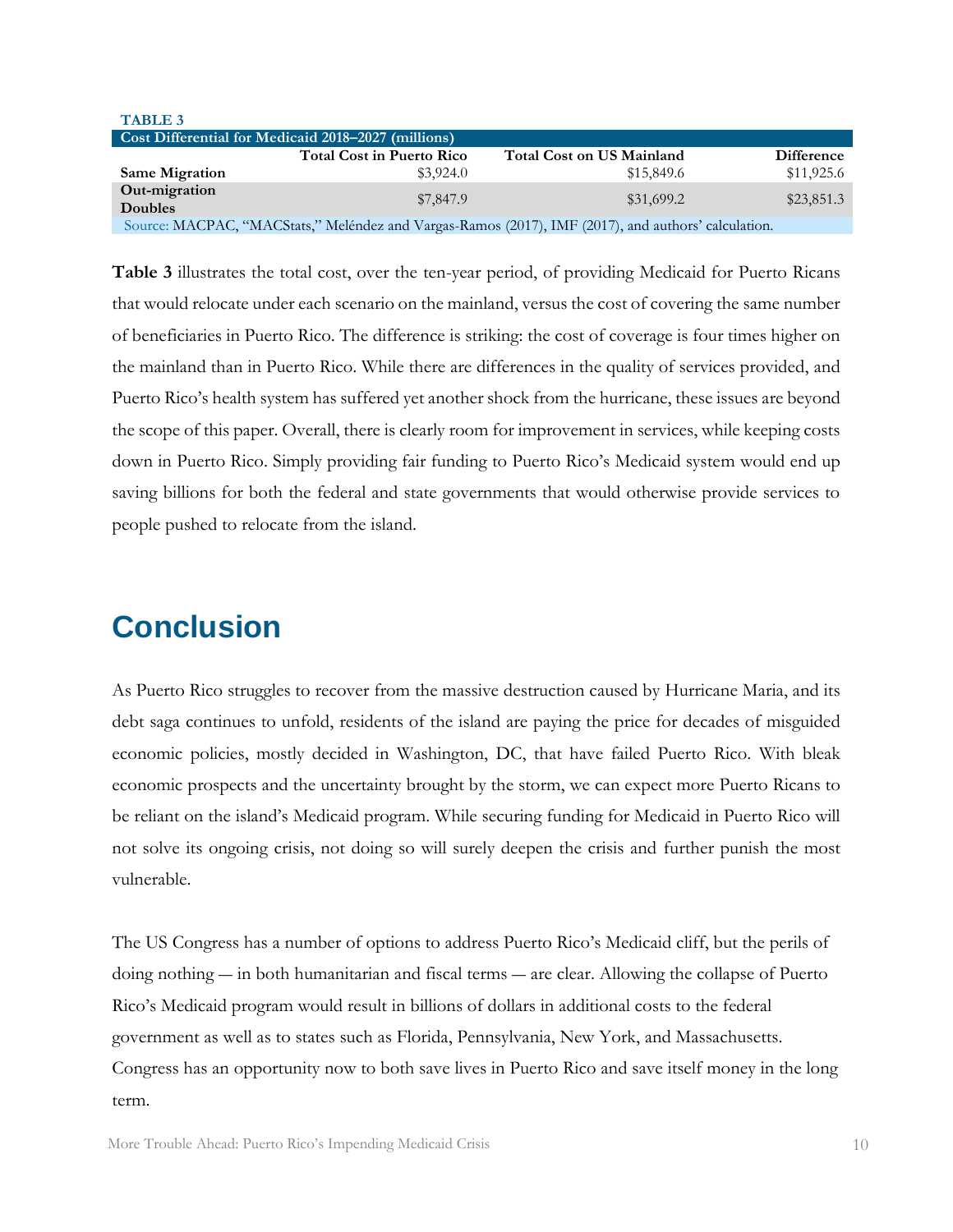One thing Congress could do is to remove the arbitrary and dated cap imposed on Medicaid reimbursements, allowing Puerto Rico to receive a reimbursement of 55 percent. Given Puerto Rico's dire economic situation, however, it is likely that this level of support would still result in significant cuts to Medicaid. Alternatively, Congress could authorize additional short-term grants to Puerto Rico, such as it did for the past six years. This may help cover the financing gap, but will do little to address the long-term unsustainability of Puerto Rico's Medicaid program.

In a time of hardship and crisis for Puerto Rico, Congress needs to rapidly act and show their solidarity for Puerto Ricans by supporting immediate relief efforts, as well as assuring funding for Medicaid, a program essential to so many residents. For that, the simplest and most sustainable solution is for Congress to grant Puerto Rico the same treatment as states regarding Medicaid reimbursements. This would ensure continuing coverage for Puerto Rico's most vulnerable citizens, and over the next decade would be expected to save the federal and state governments as much as \$23.9 billion.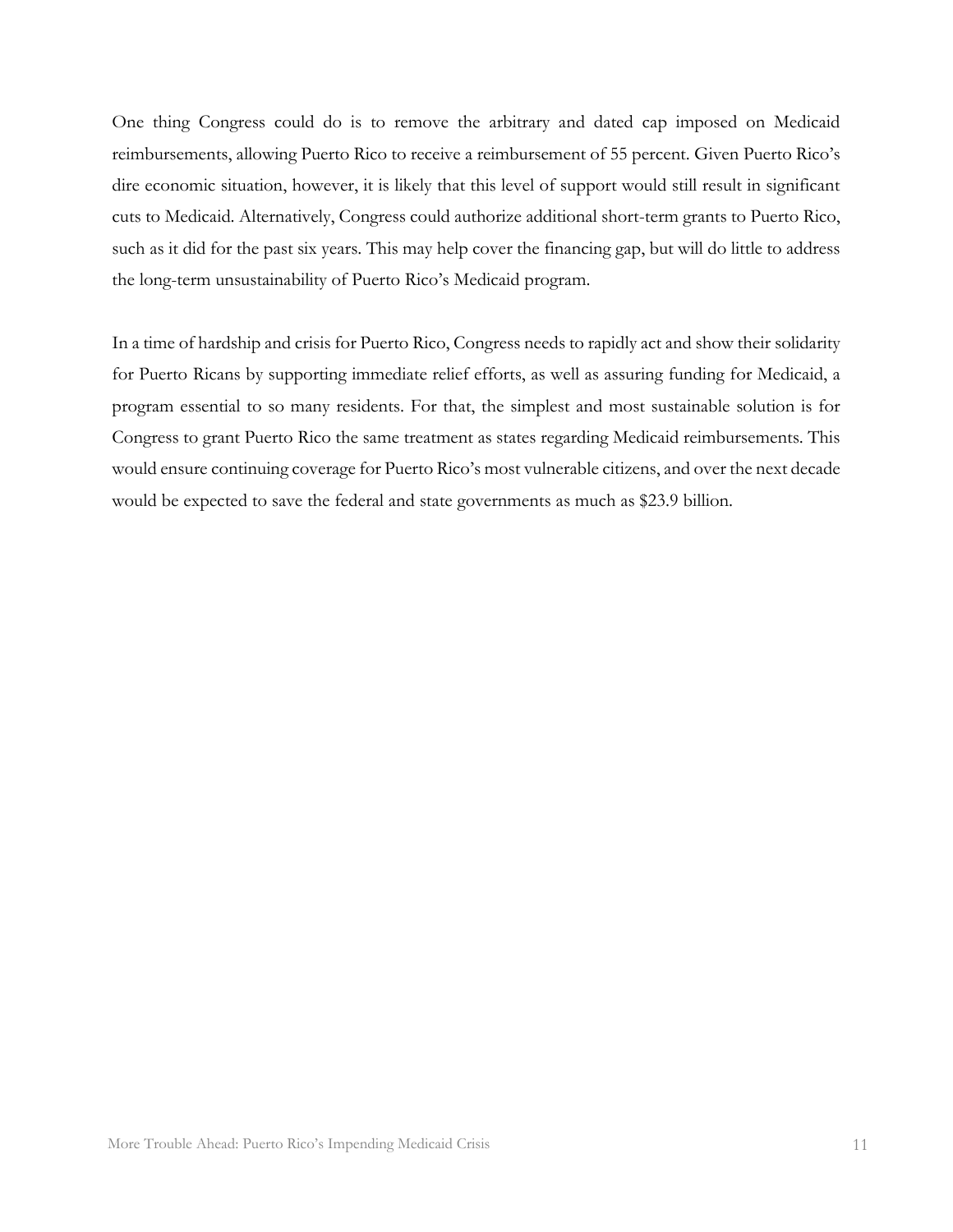#### <span id="page-13-0"></span>**References**

- Bhatia, Eduardo A. Letter to Donald Sundquist. August 17, 2005. [https://aspe.hhs.gov/system/files/pdf/255386/Puerto\\_Rico\\_081705.pdf?utm\\_source=fbia](https://aspe.hhs.gov/system/files/pdf/255386/Puerto_Rico_081705.pdf?utm_source=fbia)
- Congressional Task Force on Economic Growth in Puerto Rico. 2016. "Congressional Task Force on Economic Growth in Puerto Rico. Report to the House and Senate." Washington, DC: United States Congress. December 20. [https://www.finance.senate.gov/imo/media/doc/Bipartisan%20Congressional%20Task%2](https://www.finance.senate.gov/imo/media/doc/Bipartisan%20Congressional%20Task%20Force%20on%20Economic%20Growth%20in%20Puerto%20Rico%20Releases%20Final%20Report.pdf) [0Force%20on%20Economic%20Growth%20in%20Puerto%20Rico%20Releases%20Final](https://www.finance.senate.gov/imo/media/doc/Bipartisan%20Congressional%20Task%20Force%20on%20Economic%20Growth%20in%20Puerto%20Rico%20Releases%20Final%20Report.pdf) [%20Report.pdf](https://www.finance.senate.gov/imo/media/doc/Bipartisan%20Congressional%20Task%20Force%20on%20Economic%20Growth%20in%20Puerto%20Rico%20Releases%20Final%20Report.pdf)
- Instituto de Estadísticas de Puerto Rico. 2016. "Índice de Costo de Vida de Puerto Rico." San Juan, PR: Instituto de Estadísticas de Puerto Rico. November 28. [http://estadisticas.pr/Documentos/DD08042D-0547-42E8-B0D9-](http://estadisticas.pr/Documentos/DD08042D-0547-42E8-B0D9-F885D899D42D/One_pager_COLI_2015Q3_2016Q3.pdf) [F885D899D42D/One\\_pager\\_COLI\\_2015Q3\\_2016Q3.pdf](http://estadisticas.pr/Documentos/DD08042D-0547-42E8-B0D9-F885D899D42D/One_pager_COLI_2015Q3_2016Q3.pdf)
- International Monetary Fund. 2017. "World Economic Outlook Database." Washington, DC: International Monetary Fund. <https://www.imf.org/external/pubs/ft/weo/2017/01/weodata/index.aspx>
- Mach, L. Annie. 2016. "Puerto Rico and Health Care Finance: Frequently Asked Questions." Washington, DC: Congressional Research Service. June 27. <https://fas.org/sgp/crs/row/R44275.pdf>
- Medicaid and CHIP Payment and Access Commission (MACPAC). "MACStats." <https://www.macpac.gov/macstats/>

———. "Matching rates." <https://www.macpac.gov/subtopic/matching-rates/>

- Medicaid.gov. "Program History." <https://www.medicaid.gov/about-us/program-history/index.html>
- Meléndez, Edwin and Carlos Vargas-Ramos. 2017. *State of Puerto Ricans 2017.* New York: Centro Press, Center for Puerto Rican Studies.
- Merling, Lara, Kevin Cashman, Jake Johnston, and Mark Weisbrot. 2017. "Life After Debt in Puerto Rico: How Many More Lost Decades?" Washington, DC: Center for Economic and Policy Research. July. [http://cepr.net/publications/reports/life-after-debt-in-puerto-rico-how-many-more-lost-](http://cepr.net/publications/reports/life-after-debt-in-puerto-rico-how-many-more-lost-decades)

US Census Bureau. 2016. "Fact Finder." Washington, DC: US Census Bureau. [https://factfinder.census.gov/faces/nav/jsf/pages/community\\_facts.xhtml?src=bkmk](https://factfinder.census.gov/faces/nav/jsf/pages/community_facts.xhtml?src=bkmk)

[decades](http://cepr.net/publications/reports/life-after-debt-in-puerto-rico-how-many-more-lost-decades)